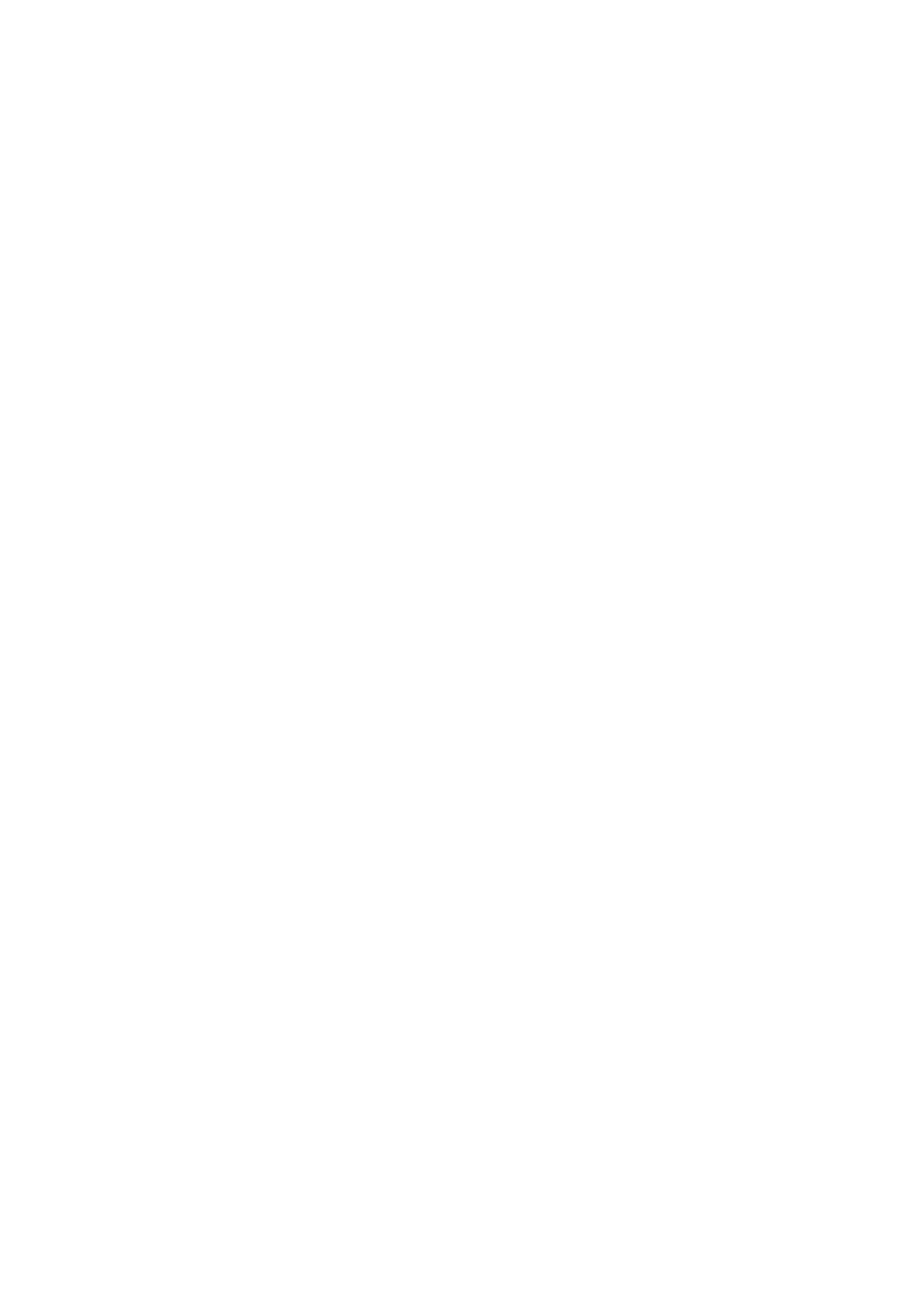#### T. Badowska-Czubik and R.W. Olszak

- 2) to determine whether coloured sticky traps are useful in determining thrip numbers; and
- 3) to evaluate some selective products for controlling thrips.

#### MATERIAL AND METHODS

Adult thrips and thrip larvae were collected from young apical twigs of plum and apple trees from May 21 to July 20 every year from 1996 to 2002. The specimens were preserved in 70% ethyl alcohol. Thrips species were identified at the Plant Protection Institute of the Hungarian Academy of Sciences, at the Warsaw Agricultural University, and at the Research Institute of Pomology and Floriculture in Skierniewice, Poland.

White, yellow and blue tables, sticky on both sides, were placed for one or two weeks in plum and sour cherry nurseries, young plum and apple orchards and in apple mother orchard. Trapped thrips were counted under a stereomicroscope.

Two trials on controlling thrips were also conducted. The first trial was conducted on one-year-old plum trees growing in buckets in an insectary. The second trial was conducted in an apple mother plantation.

#### **RESULTS**

The main species encountered on apical plum and apple twigs in nurseries, mother apple plantation and young orchards was the rose thrip (*Thrips fuscipennis*). Onion thrips (*Thrips tabaci*) were also encountered, but at lower levels. Onion thrips and *Frankliniella intonsa* were encountered mainly in plum nurseries and in vegetative apple stock nurseries. *Chirothrips manicatus* and *Thrips physapus* were occasionally encountered (Tab. 1).

| $N^{\underline{0}}$ | <b>Species</b>        | Percentage |
|---------------------|-----------------------|------------|
|                     | Thrips fuscipennis    | 84.7       |
| 2                   | Thrips tabaci         | 11.4       |
|                     | Frankliniella intonsa | 2.8        |
|                     | Chirothrips manicatus | 0.5        |
|                     | Thrips physapus       | 0.5        |

Ta b l e 1. Quantitative enumeration of thrips species collected in young plum and apple orchards

The population of adult insects was estimated by catching them with coloured sticky tables. Blue sticky tables were most effective, white ones were half as effective, and yellow tables one-third as effective (Tab. 2).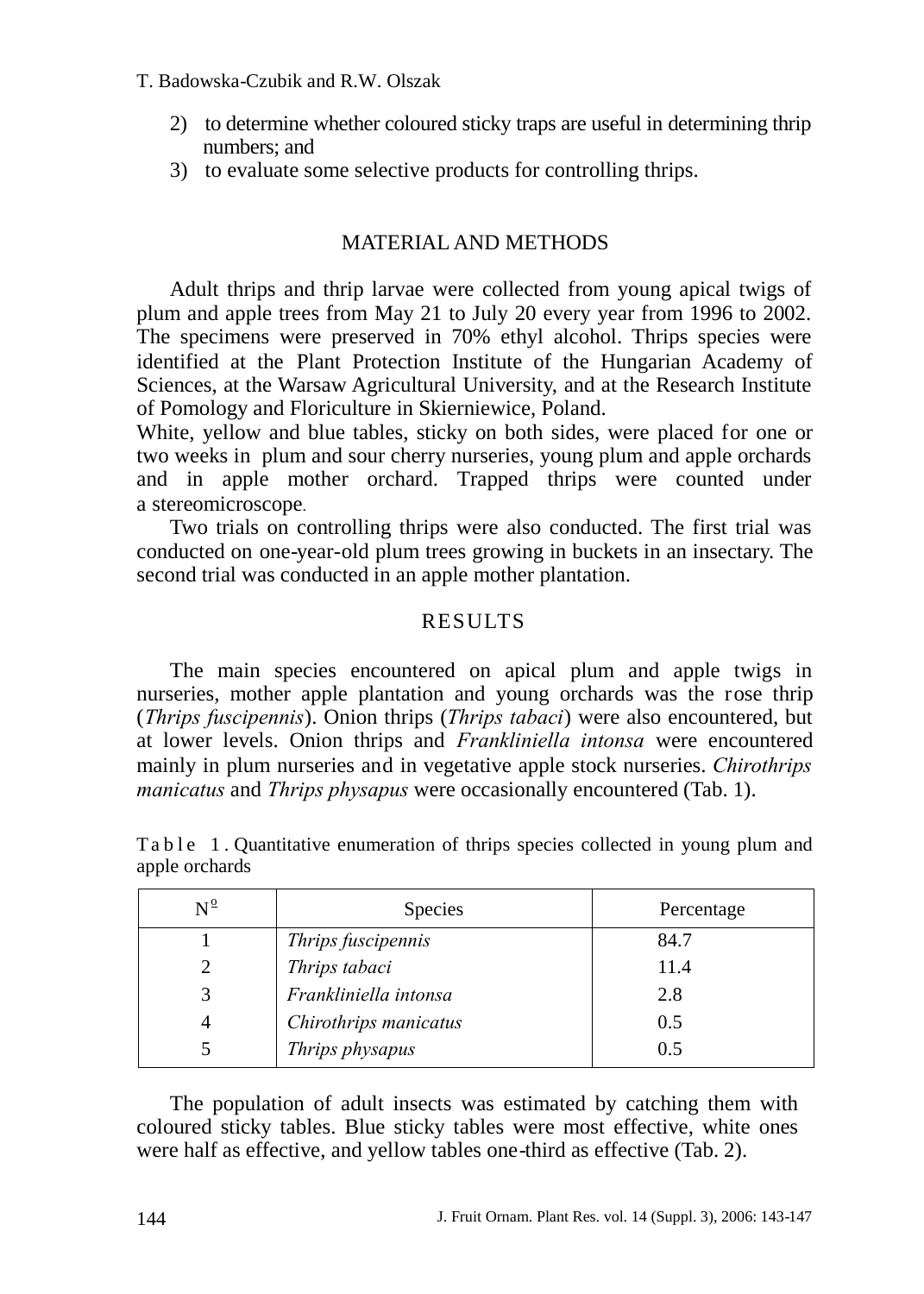|                            | weekly catch of thrips per 1 sticky table |       |      |  |  |  |  |
|----------------------------|-------------------------------------------|-------|------|--|--|--|--|
| Experimental object*       | yellow                                    | white | Blue |  |  |  |  |
| 2003                       |                                           |       |      |  |  |  |  |
|                            | 90                                        | 170   | 275  |  |  |  |  |
| 2                          | 152                                       | 207   | 509  |  |  |  |  |
| 3                          | 128                                       | 325   | 673  |  |  |  |  |
| 4                          | 119                                       | 210   | 336  |  |  |  |  |
| 5                          | 79                                        | 121   | 216  |  |  |  |  |
| 6                          | 30                                        | 33    | 179  |  |  |  |  |
| <b>Total</b>               | 598                                       | 1066  | 2188 |  |  |  |  |
| 2004                       |                                           |       |      |  |  |  |  |
|                            | 231<br>110                                |       | 321  |  |  |  |  |
| 2                          | 124                                       | 266   | 563  |  |  |  |  |
| 3                          | 81                                        |       | 211  |  |  |  |  |
| 636<br>315<br><b>Total</b> |                                           | 1095  |      |  |  |  |  |

T a b l e 2. Number of thrips individuals caught into coloured sticky tables

Experimental objects: 1 – plum nursery; 2 – nursery of *Prunus divaricata* seedlings rootstocks; 3 - nursery of *Prunus mahaleb* seedlings rootstocks; 4 – apple orchard; 5 - apple mother orchard; 6 – plum orchard

Table 3. Efficacy of pesticides applied once for controlling thrips on plum trees in insectary conditions

|                                         | Number of thrips in relation to treatment |              |       |               |     |
|-----------------------------------------|-------------------------------------------|--------------|-------|---------------|-----|
| Product and dose per ha                 | hefore                                    | 7 days after |       | 21 days after |     |
|                                         |                                           | $a^*$        | $h**$ | a             |     |
| Mospilan $20$ SP $-0.2$ kg (acetamipid) | 57                                        | 3            |       |               | 6.5 |
| Actara 25 WG $-$ 0.2 kg (thiamethoxan)  | 28                                        | 2            |       | 3             | 1.3 |
| Calypso $480$ SC $- 0.21$ (thiacloprid) | 14                                        | $\Omega$     |       |               | 73  |

\*per 10 apical leaves \*\*per sticky table in an apple scion plantation

#### Table 4. Efficacy of pesticides applied twice in control of thrips in mother apple plantation

| Pesticide and dose per ha                     | Number of injured apices on a 1 to 4 scale* |    |  |  |  |
|-----------------------------------------------|---------------------------------------------|----|--|--|--|
|                                               |                                             |    |  |  |  |
| Mospilan $20$ SP $-0.2$ kg (acetamiprid)      | 24                                          | 12 |  |  |  |
| Actara 25 WG $-0.2$ kg (thiamethoxan)         | 15                                          | 18 |  |  |  |
| Calypso $480 \text{ SC} - 0.21$ (thiacloprid) | 10                                          | 21 |  |  |  |

\* the injuries were estimated 21 days after the treatment on 40 twigs on the following scale: 0 – lack of injuries; 1 – traces of thrips feeding; 2 – over colouring and necroses; 3 – decay of apices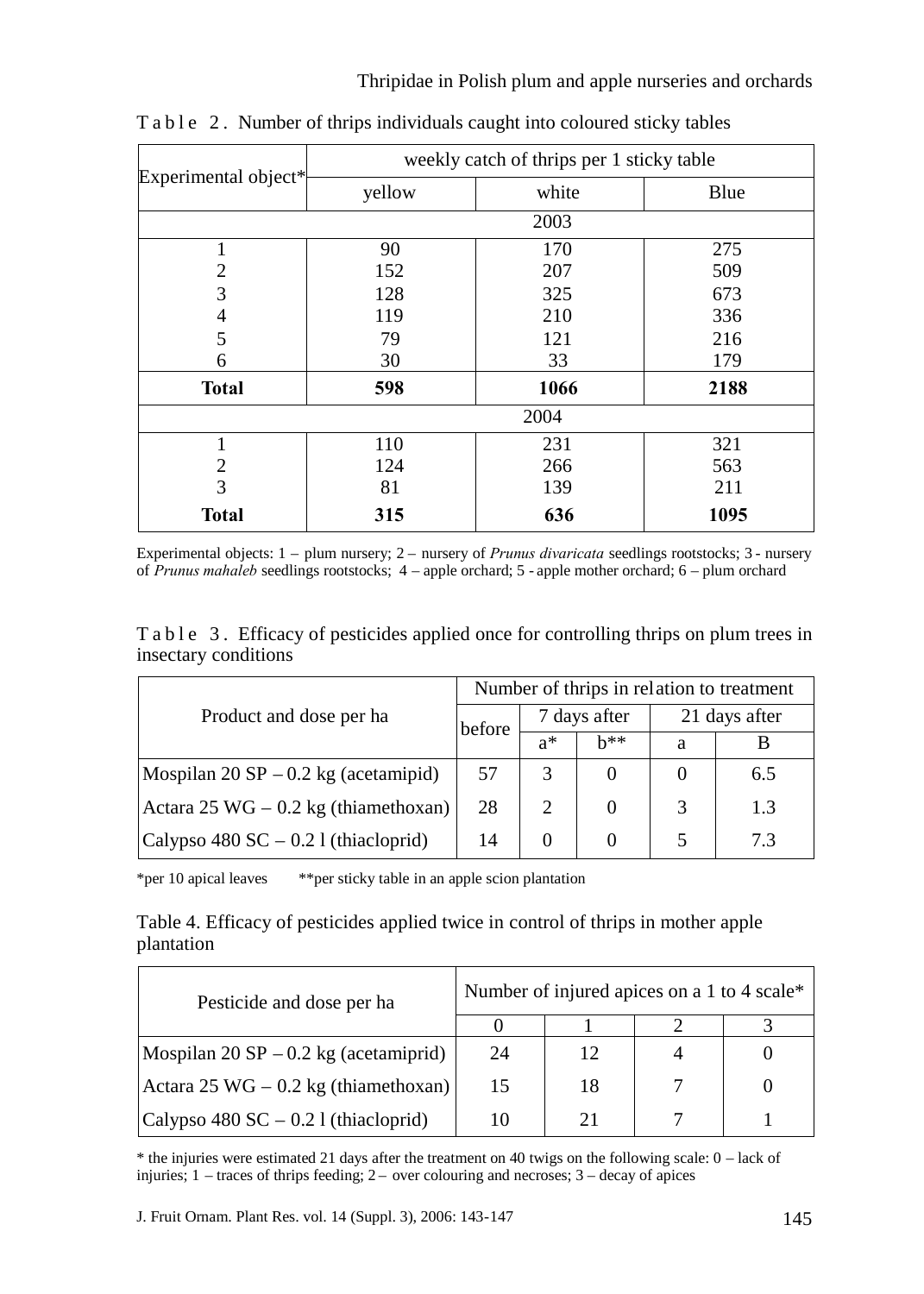T. Badowska-Czubik and R.W. Olszak

Of the three selective thrips control products, the most effective was Mospilan 20 SP at 0.2 kg/ha, followed by Actara 25 WG at 0.2 kg/ha and Calypso 480 SC at 0.2 l/ha (Tab. 3 and 4).

#### **CONCLUSIONS**

- 1. The rosy thrip (*Thrips fuscipennis*) was the most commonly encountered species at all locations.
- 2. Thrips were preferentially drawn to blue sticky tables.
- 3. Of the three pesticides tested, Mospilan 480 SC at 0.2kg/ha was the most effective at preventing thrip damage.

#### REFERENCES

- Badenhorst J. 1993. Cian thrips, *Frankliniella occidentalis*, on apples. DECIDUOS FRUIT GROWER 43(6): 204-205.
- Brożbar J. Badowska-Czubik T., Pala E. 1995. Występowanie wciornastków w szkółce śliwowej. Ogólnopol. Konf. Ochr. Rośl. Sad., Skierniewice 1995, pp. 89-91.
- Childs L. 1927. Two species of thrips injurious to apples in the Pacific North-west. J. ECONOM. ENTOMOL. 20:805-808.
- Dennil G.B., Erasmus M.J. 1992. Basis for a practical technique for monitoring thrips in avocado orchards. CROPS PROTECTION 11(2): 89-91.
- Felland C.M., Teuon D.A.J., Hull L., Polk D.F. 1995. Distribution and management of thrips (Thysanoptera : Thripidae) on nectarine in the mid-Atlantic region. J. ECON. ENTOMOL. 88(4): 1004-1011.
- Gargani E. 1996. Tripidi dannosi al pesco in Toscana. REDIA LXXIX (2): 207-221.
- Jacobs S. 1995. Thrips damage and control in apple orchards. DECIDUOUS FRUIT GROWER 45(8): 323-330.
- Marullo R. 1991. Thysanoptera species occurring in some important orchards and on uncultivated plants of Southern Italy – Proc. Gr. Europ. Entom., Godollo (Hungary), pp. 346-350.
- McNally P.S., Fogg C., Flynn J., Horenstein J. 1985. Effects of thrips (Thysanoptera: Thripidae) on shoot growth and berry maturity of Chenin Blanc grapes. J. ECON. ENTOMOL. 78: 69-72.
- Terry L.E. 1991. *Frankliniella occidentalis* (Thysanoptera: Thripidae) oviposition in apple buds: role of bloomstate, blossom phenology, and population density. ENVIRON. ENTOMOL. 20/6: 1568-1576.